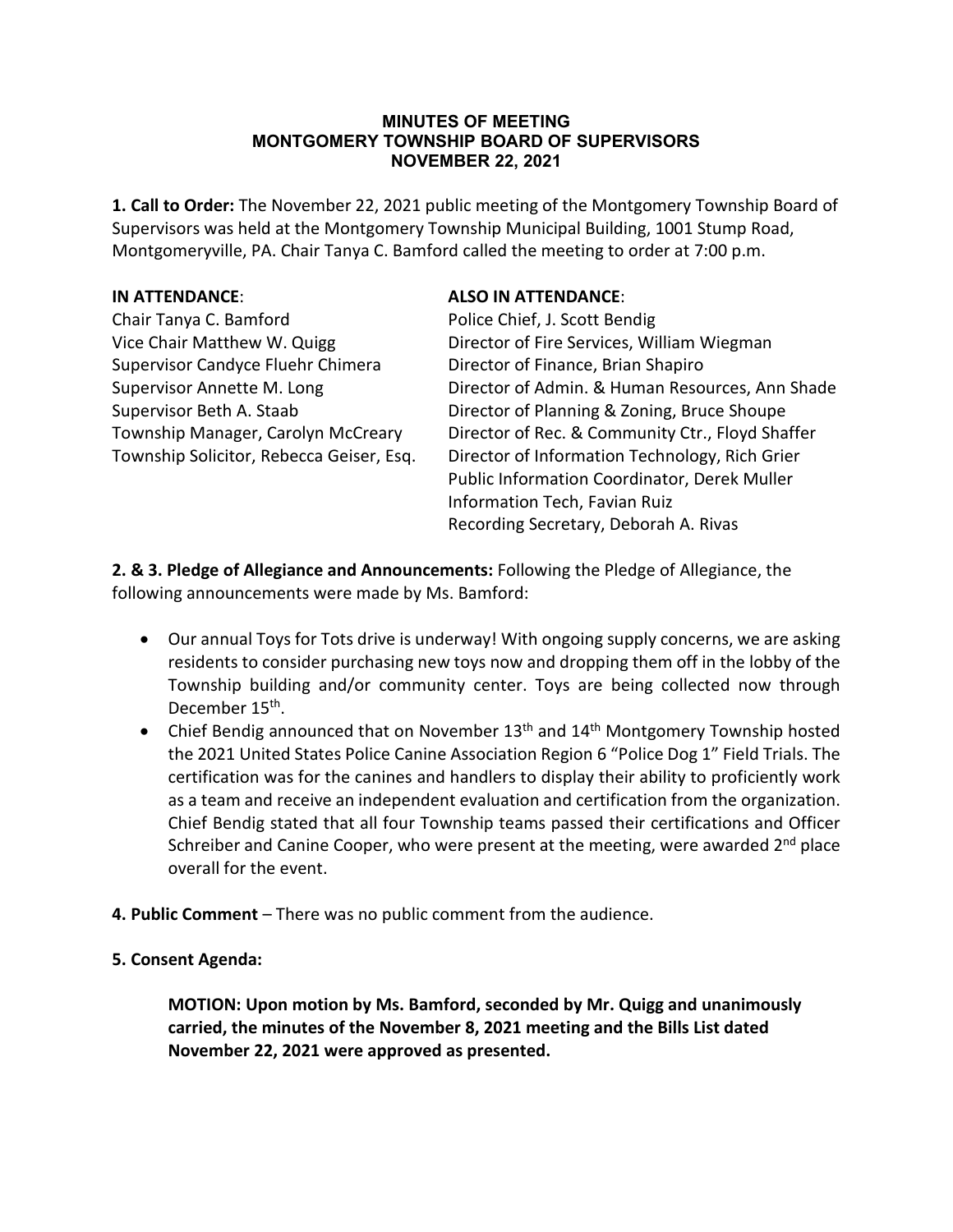**6. Presentations – American Red Cross**: Jennifer Graham, Executive Director of the Del Val Chapter of the American Red Cross and Rosanne Marks, Account Manager, Biomedical Services thanked the Township for hosting many blood drives over the years and specifically, during 2020. Ms. Graham and Ms. Marks described the Battle of the Badges as a friendly competition that was held in August which helped to create interest in donations. The drive had 69 donations which saved over 207 patients. The Police and Fire Departments had representatives and giveaways to provide to donors at the Battle of the Badges. A bragging rights plaque was presented to the Fire Services Department as the winner of the most votes by donors and accepted by Mr. Wiegman.

# **Planning and Zoning:**

**7. Public Hearing - Westrum Luxor Lifestyle Apartments Conditional Use Hearing:** Ms. Bamford opened the hearing which had been continued from October 25, 2021 at 7:16pm. Notes of testimony were taken by Court Stenographer Tim Kurek. Attorney Carrie Nase represented the applicant, Westrum Development. The applicant is proposing the development of a vacant 10 +/- acre parcel of land behind the Rodeway Inn on Bethlehem Pike for approximately 220+ Lifestyle Apartments. Attorney Mark Sesso of Hamburg, Rubin, Mullin, Maxwell and Lupin, requested party status during the hearing. Mr. Sesso stated that he represents the adjoining landowner, 425 Stump Road Associates, LLC. Party status was accepted by Ms. Bamford. Witnesses who testified for Westrum Development were Anthony Caponigro, P.E. of Kimley-Horn and Associates, Matt Shinton, P.E. of Kimley-Horn and Associates, and John Westrum, Chairman and CEO of Westrum Development. Residents who made public comment included Mike Woznyj of 400 Pimlico Way, Kristen Voltz of 169 Jonathan Drive and Joanne Cunningham of 117 Narcissus Place. Resident's concerns included the size of the development, buffering, traffic issues, specifically turning left onto Stump Road, traffic counts, delivery vehicles being included in the anticipated traffic counts, and pedestrian crossing on Bethlehem Pike. At the conclusion of testimony, questions and public comment, the hearing closed at 8:33 p.m.

**MOTION: Upon motion by Ms. Bamford, seconded by Ms. Staab and unanimously carried, the Board approved the conditional use permitted for lifestyle apartments in the HLI-Industrial zoning district, with the following conditions: 1) abide by the conditions required by the Fire Department; 2) address the stacking concerns and/or escrow account considered for future traffic impact; and 3) continue to work with the Township staff and comply with conditions as approved.**

**8. Shake Shack Land Development Plan –** At the request of the applicant, this agenda item has been tabled and will be discussed at a future Board meeting

**9. PEMV Partners, LP, 1224 Welsh Road Construction Escrow Release:**

**MOTION: Upon motion by Ms. Bamford, seconded by Ms. Chimera and unanimously carried, the Board authorized a construction escrow release in the amount of \$111,337.69 as recommended by the Township Engineer.**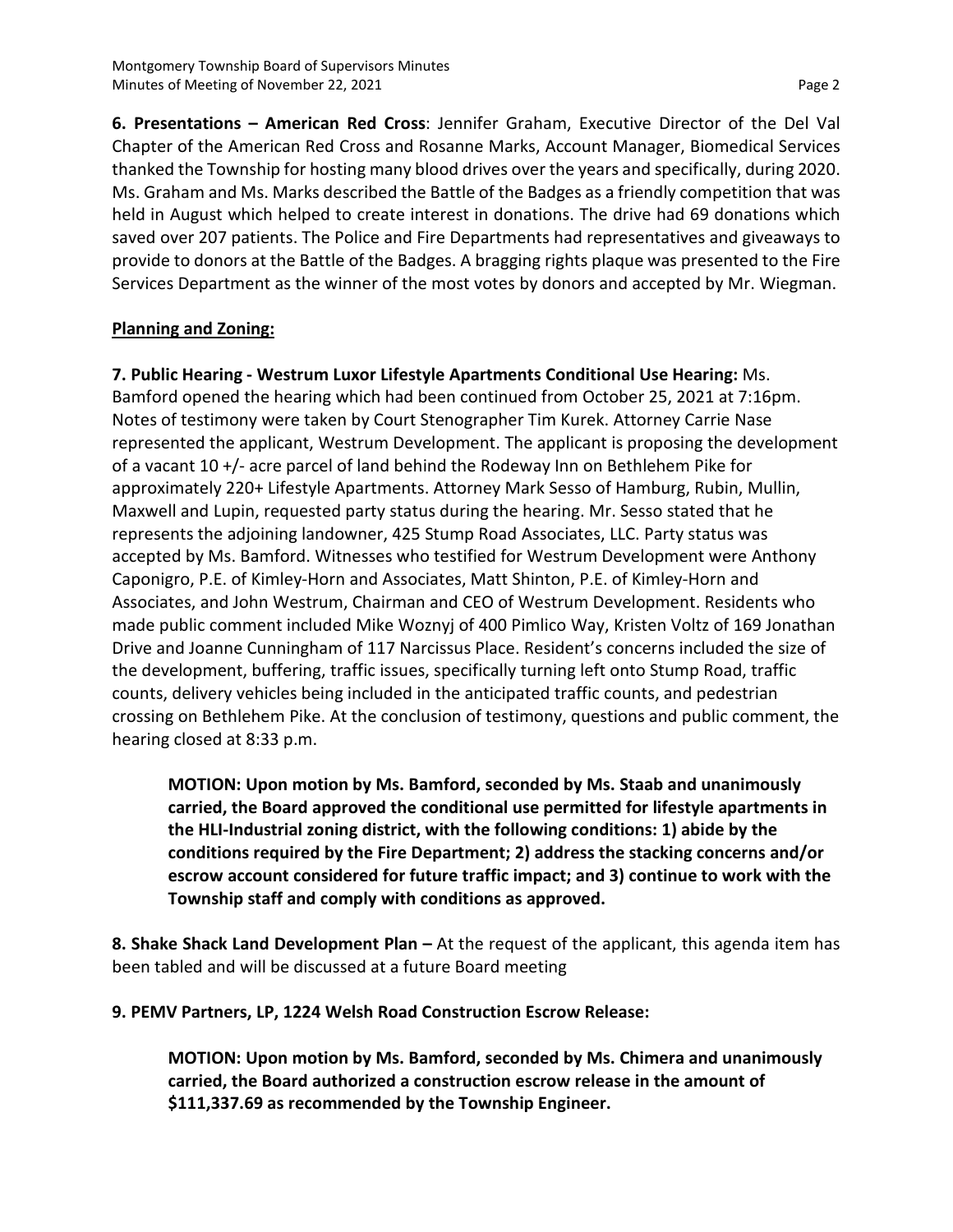**10. Board Positions for Zoning Hearing Board Applications:** Mr. Shoupe presented two applications to be considered by the Zoning Hearing Board at their December meeting. The first application is for 104 Carnaby Circle for the installation of a standby generator. The second application is for 739 Bethlehem Pike for a proposed car wash which requires a variance to allow a less than 25-foot wide landscaped area along the side yards of the property and a variance to allow for no loading space as a proposed car wash does not need a loading space for the operation of its business. The Board declined to intervene on the applications.

### **Public Safety:**

**11. Fulfillment of One Mind Campaign Pledge:** Ms. McCreary announced that the police department has completed an initiative that they undertook earlier this year to improve their response to those suffering from mental health issues in our community. The pledge is part of an initiative called the One Mind Campaign started by the International Association of Chiefs of Police (IACP). In completing the One Mind Pledge, the police department has established a sustainable partnership with a local mental health organization, developed and implemented a model policy to address officers' interactions with those affected by mental illness, and ensured that all of the officers received mental health awareness training, with over 40 percent of the department completing the more intensive Crisis Intervention Specialist training. With the completion of this pledge, the department becomes only the fourth (and the largest) agency in the Commonwealth to complete this initiative, and the first in Montgomery County.

**MOTION: Upon motion by Ms. Bamford, seconded by Ms. Long and unanimously carried, the Board congratulated the officers of the Montgomery Township Police Department for their successful completion of the One Mind Campaign and commended Chief Scott Bendig for his commitment to this mental health initiative and for constantly striving to position this Police Department to continue to be at the forefront in law enforcement.**

#### **Recreation:**

**12. 2022 Winter Recreation Programs and Fees:** Angelina Capozzi, Community and Recreation Center Program Supervisor, presented the roster of Winter 2022 Recreation/Fitness Programs and the recommended fee schedules for the various activities.

**MOTION: Upon motion by Ms. Chimera, seconded by Ms. Long and unanimously carried, the Board approved the 2022 Winter Recreation Program and Fee Schedule as submitted.**

# **Administration & Finance:**

**13. End of Maintenance Period – Cutler Landscaping Projects:** Ms. McCreary reported that in late October, Gilmore & Associates staff inspected the landscaping at the Cutler residential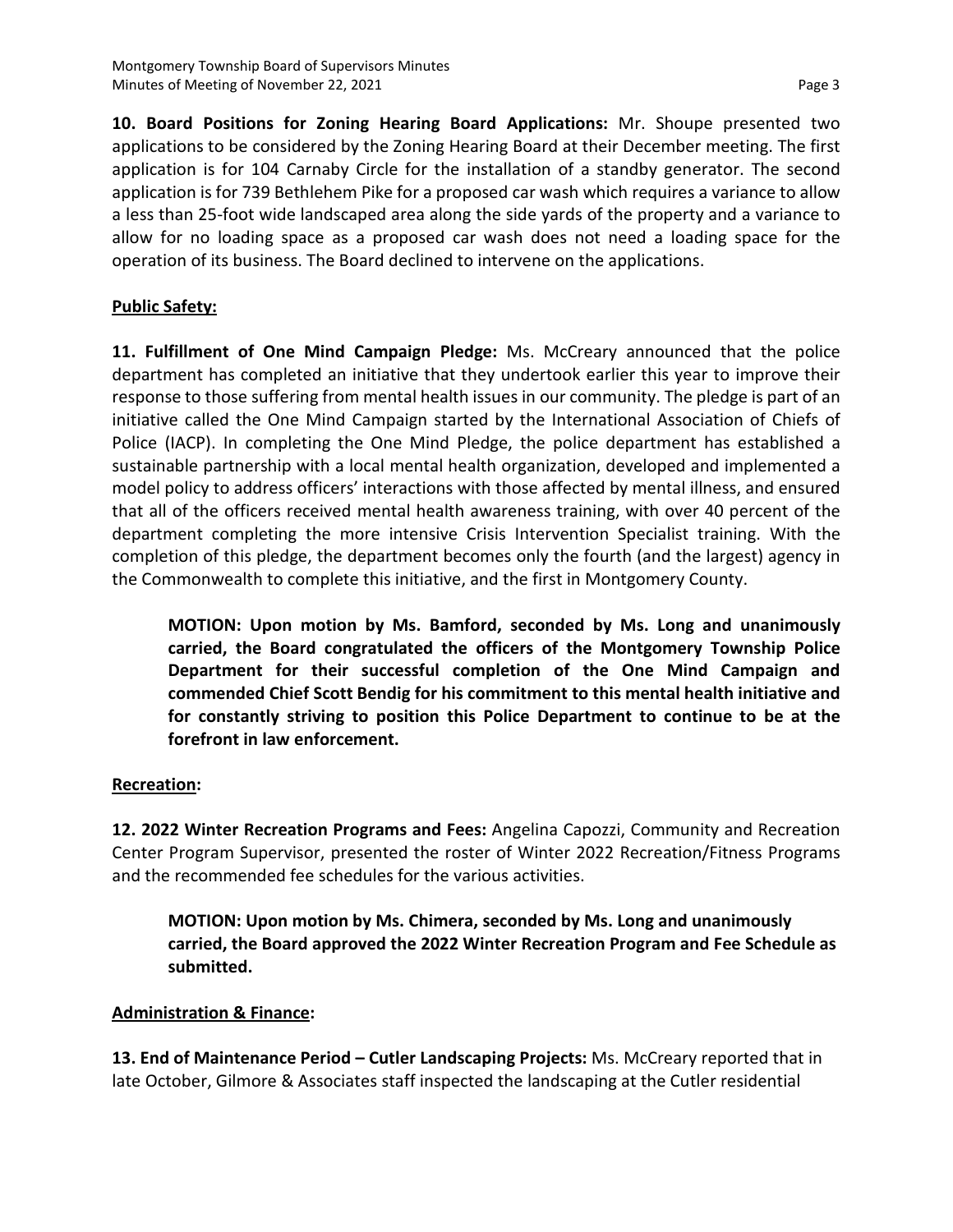developments, identifying any trees that needed to be replaced before the end of the maintenance period. Some additional trees were replaced to address homeowners' concerns.

**MOTION: Upon motion by Ms. Chimera, seconded by Ms. Bamford and unanimously carried, the Board approved the close out of the maintenance period for the landscape restoration project for Montgomery Pointe, Montgomery Preserve, and Montgomery Walk per the recommendation of Gilmore & Associates, the Township's landscape architect, in their letter dated November 10, 2021.**

**14. Approve the Northern Montgomery County Recycling Commission Compost Agreement Renewal:** Ms. McCreary reported that the Township is one of eleven (11) municipalities who are members of the Northern Montgomery County Recycling Commission. The Commission was established for the purpose of implementing the Municipal Waste Planning, Recycling and Waste Reduction Act of 1988. The current compost agreement will expire on 12/31/21 and the Commission's Solicitor has negotiated a new agreement on behalf of the member municipalities. The agreement is for a three-year term with one automatic three-year renewal.

**MOTION: Upon motion by Ms. Bamford, seconded by Ms. Staab and unanimously carried, the Board approved the Northern Montgomery County Recycling Commission compost agreement with Barnside Farms Compost Facility and authorized the Chairperson to execute it on behalf of the Township.**

### **Other Business:**

**15. Department Reports:** There were no questions for the Department heads regarding their reports for the month of October.

Each Department has been asked to be featured each month and provide an update at the meeting. The Fire Services Department was selected for this meeting. Mr. Wiegman reported that the three new full-time firefighters have completed their probationary period. The Fire Department has changed their probationary period to mimic the field training program utilized by the Police Department. The department created a new member training and orientation program for both career staff and volunteer staff. The fire truck selection committee will be traveling to Nebraska to do a final inspection on the new tower truck which is expected to arrive to the station, fully equipped with decals, etc., by the end of December or beginning of January. Staff is currently working with a fire department in Tennessee for the potential sale of Ladder 18. The FDMT Relief Association recently purchased new nozzles for the whole department which will help standardize the equipment. October was fire prevention month and the whole department participated in various activities throughout the month.

**19. Committee Liaison Reports:** Ms. Staab reported that the Shade Tree Commission hosted a forestry workshop for the region a few weeks ago. Ms. Chimera reported on the Business Development Partnership meeting where Lt. Bill Peoples and Community Policing Officer Rob Johnson spoke to the members about the license plate readers and how they are helping the